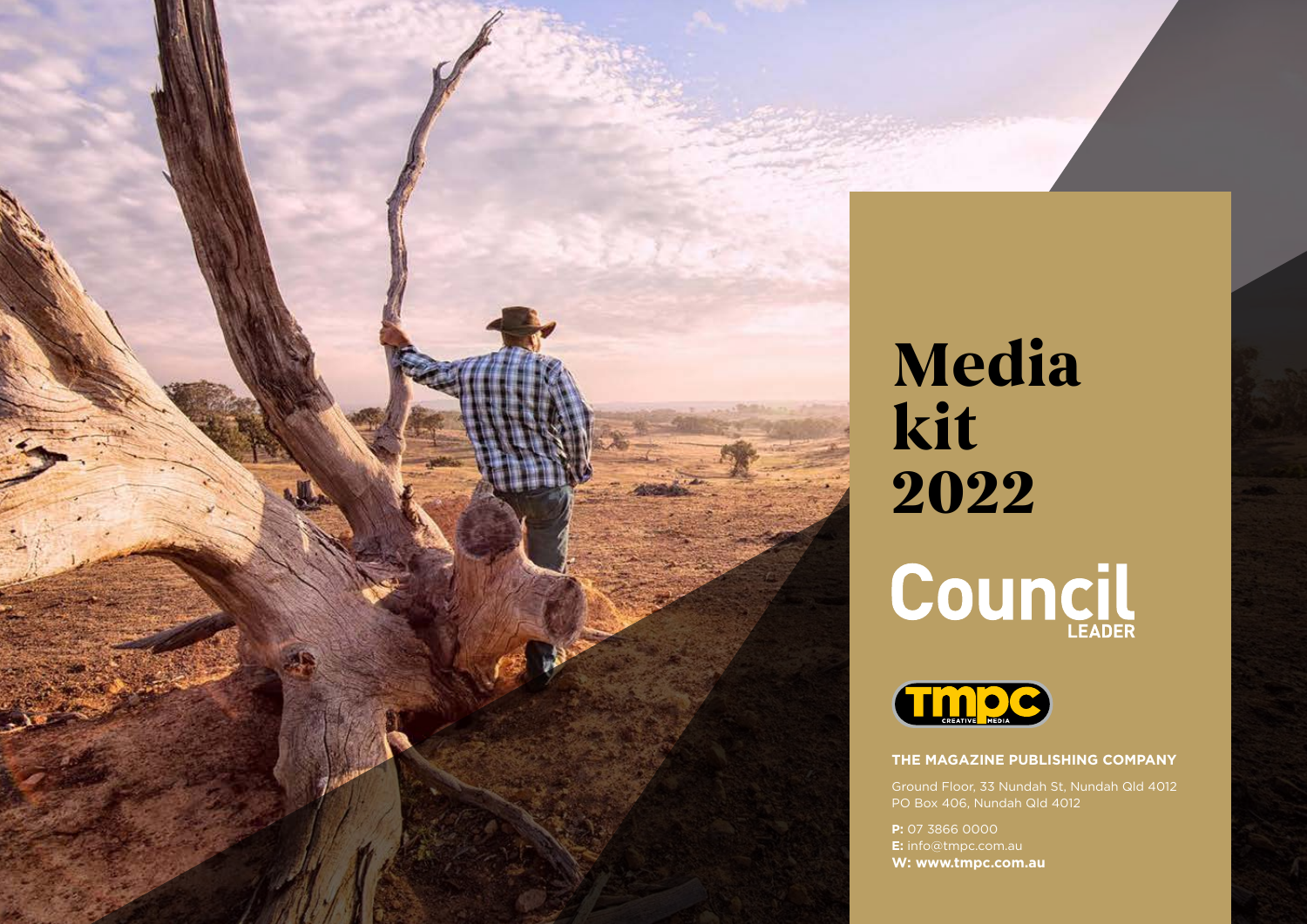# **Welcome to Council**

# **Profile**

Published since 1969, *Council Leader* magazine has become Queensland local government's number one communication tool. Working directly with the Local Government Association of Queensland (LGAQ), the magazine has become a trusted, 'must-read' source within the local government sector. *Council Leader* features the latest news and views, council profiles and issuebased feature stories, while also keeping abreast of the latest products and services to help local councils improve the viability of their operations.

The magazine's high-quality content, coupled with a clean, contemporary design enables *Council Leader* to deliver the whole package to both readers and advertisers. *Council Leader* has positioned itself with an unrivalled intimacy and understanding of the local government sector in Queensland and has worked hard over the last 40 years to maintain this.

# **Printed Magazine**

**COUNCIL LEADER** AUTUMN 2021 AUTUMN 2020

**+**WATTLESEED IN WATTLABINDA

*Council Leader* magazine is published four times a year, with a distribution of more than 2,610 copies per issue landing straight in the laps of Queensland's council decision-makers.

**Printed Magazine (per issue)**

**2,610** COPIES mailed direct **DIG** 

10,440

READERS

# **Digital Magazine**

 $\theta$ 

RETURN OF EVERY bright September Covered

**+ COUNCIL spOtLIght: MURWEh**

**+ COOk shIRE**

**+AN INNOvAtIvE w**<sub>as</sub> **IN WOWANT** 

**SSOCIATION OF QUEENERT association of QueensLand**  **YEARS**

**125 YEARS**

 $\frac{2}{\pi}$ **Skilling Leaders Automnalism** 

In addition to the printed version of the magazine, we distribute to 1,173 readers who prefer to read the magazine in a digital format. Our digital magazine on average achieves page views of 41,190 per issue.

**Digital Magazine (per issue)**

41,190 PAGE

IMPRESSIONS

**1,173**

**Audience**

*Council Leader* reaches the top tier of the industry, including mayors, councillors, CEOs, town planners, federal and state parliamentarians, and purchasing and procurement officers.

# **Job role**

96 of readers influence OR APPROVE purchases

57% Councillors/Mayors

**38%** CEO/HEAD of Department/ Purchasing Officer

5% OTHER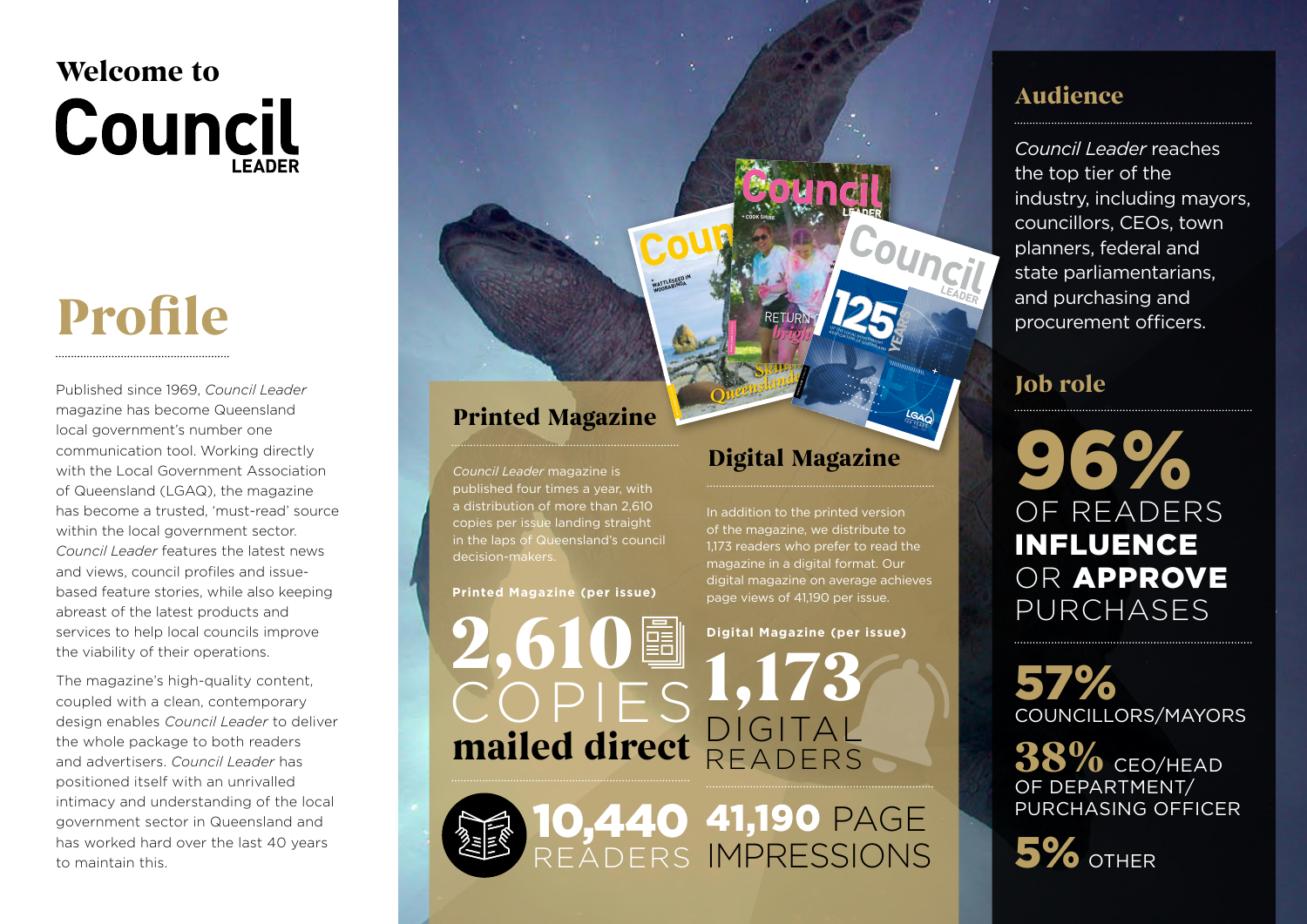# **Features 2022**

# **autumn** DEADLINE: 01/03/2022

## BUILDING AND FACILITY CONSTRUCTION AND MAINTENANCE SERVICES

Major infrastructure—roads, bridges, street lighting, town planning and building assessments are a primary focus for councils. Councils also provide a wide variety of community services, parks, barbecue and recreational facilities to residents and visitors. These include bike and walking paths, skate parks, and leisure facilities such as pools, dams, and beaches. This feature will highlight the equipment and services used to build and maintain this infrastructure.

# **winter** DEADLINE: 01/06/2022

## WATER & WASTE MANAGEMENT, RECYCLING AND ENVIRONMENTAL HEALTH

Acquiring cost-effective and workable assets is critical to the success of any water or waste management service. Including recycling and environmental health, this feature showcases all companies with products and services vital to these issues.

# **spring** DEADLINE: 01/09/2022

### CITY PLANNING, PARKS & RECREATION AND MAINTENANCE

From highways and schools to parks and landmarks, there are many elements of a community that councils must consider in order to plan and maintain a city's future development. Ecological preservation, sustainability and economics are key considerations when these important decisions need to be made.

## ANNUAL STATE CONFERENCE 2022

2022 LGAQ Annual State Conference will be showcasing companies that work closely with councils at a time of year when budgetary decisions are made. This feature presents a valuable opportunity to further promote your company's products and services to those making the decisions.

## **SUMMER** DEADLINE: 01/12/2022

## LOCAL BUY

This is an opportunity to promote your involvement with Local Buy, showcasing your company to the councils and reinforcing the fact that you are a Local Buy Member.